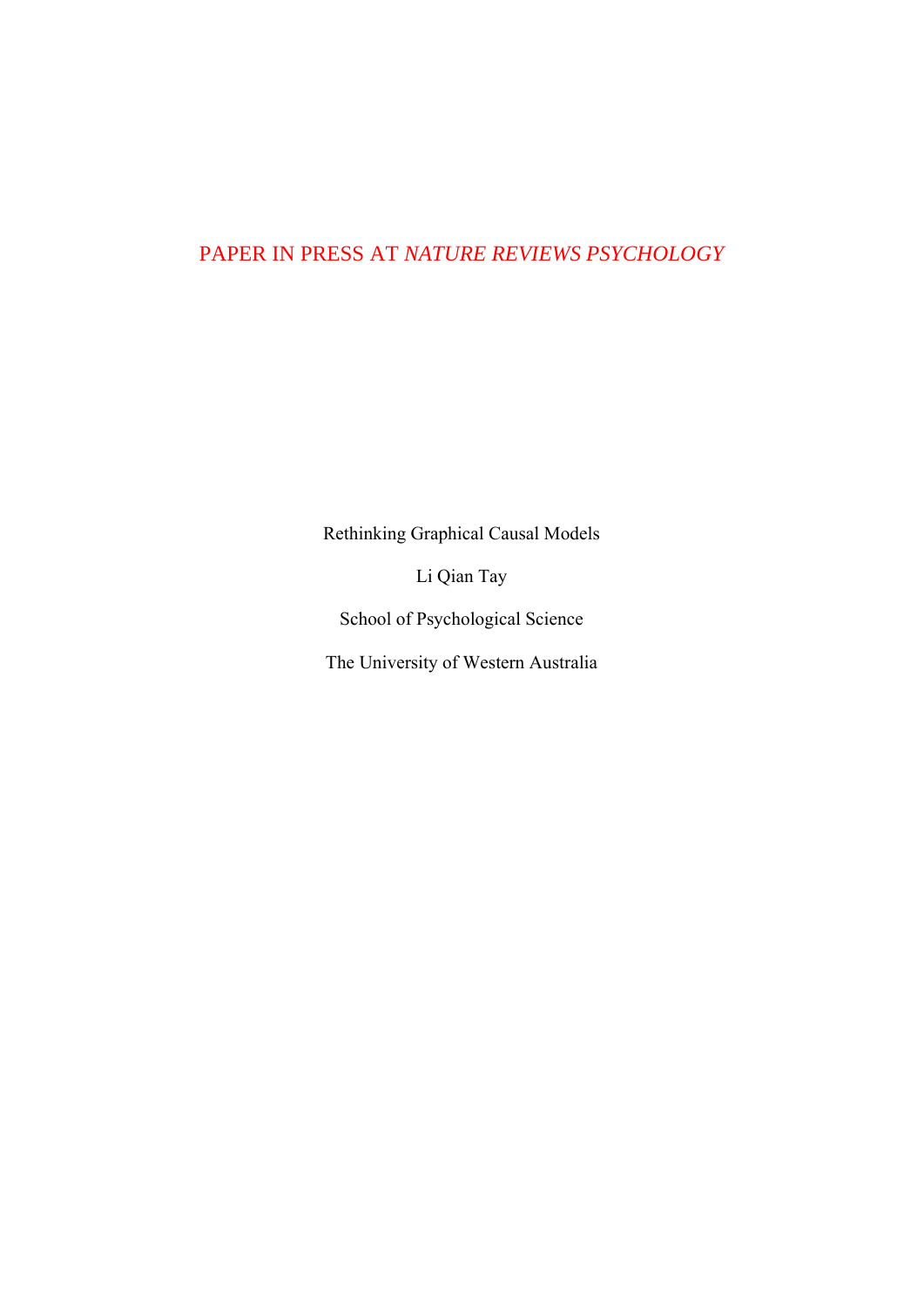## Rethinking Graphical Causal Models

Psychologists are often interested in causal questions. For example, a researcher might want to know the consequences of childhood adversities on mental health in adulthood. However, psychology researchers rarely use frameworks that are appropriate to inform inferences about causality, particularly if randomized manipulation is impossible due to ethical or practical concerns.

On the one hand, researchers might carefully avoid causal language, even when the underlying question is causal in nature. On the other hand, researchers might attempt to control for as many variables as possible to isolate an effect. Neither of these options is ideal: The former often creates disconnects between aims, results, and purported implications, and the latter can render estimates biased or uninterpretable.

In her 2018 paper, Julia Rohrer used illustrative examples to highlight the potential for directed acyclic graphs to facilitate causal analysis in psychology. Directed acyclic graphs are a form of graphical causal model developed years earlier by computer scientist Judea Pearl. A directed acyclic graph is composed of nodes (variables) and edges (arrows) that depict known and potential causal relations. Unlike other box-and-arrow diagrams, the approach allows only for single-headed arrows and encourages researchers to develop the assumed structure of both measured and unmeasured variables. One particular example in Rohrer's paper shaped my academic interests in the application of causal-inference tools to misinformation research.

Rohrer described a hypothetical study that found a negative association between the methodological rigour of studies and their innovativeness, after controlling for publication status. That is, the researcher stratified the analysis and found that published studies that were higher in rigour were less innovative. The researcher also found that the relationship held when examining only studies that were not published. It might be tempting to conclude on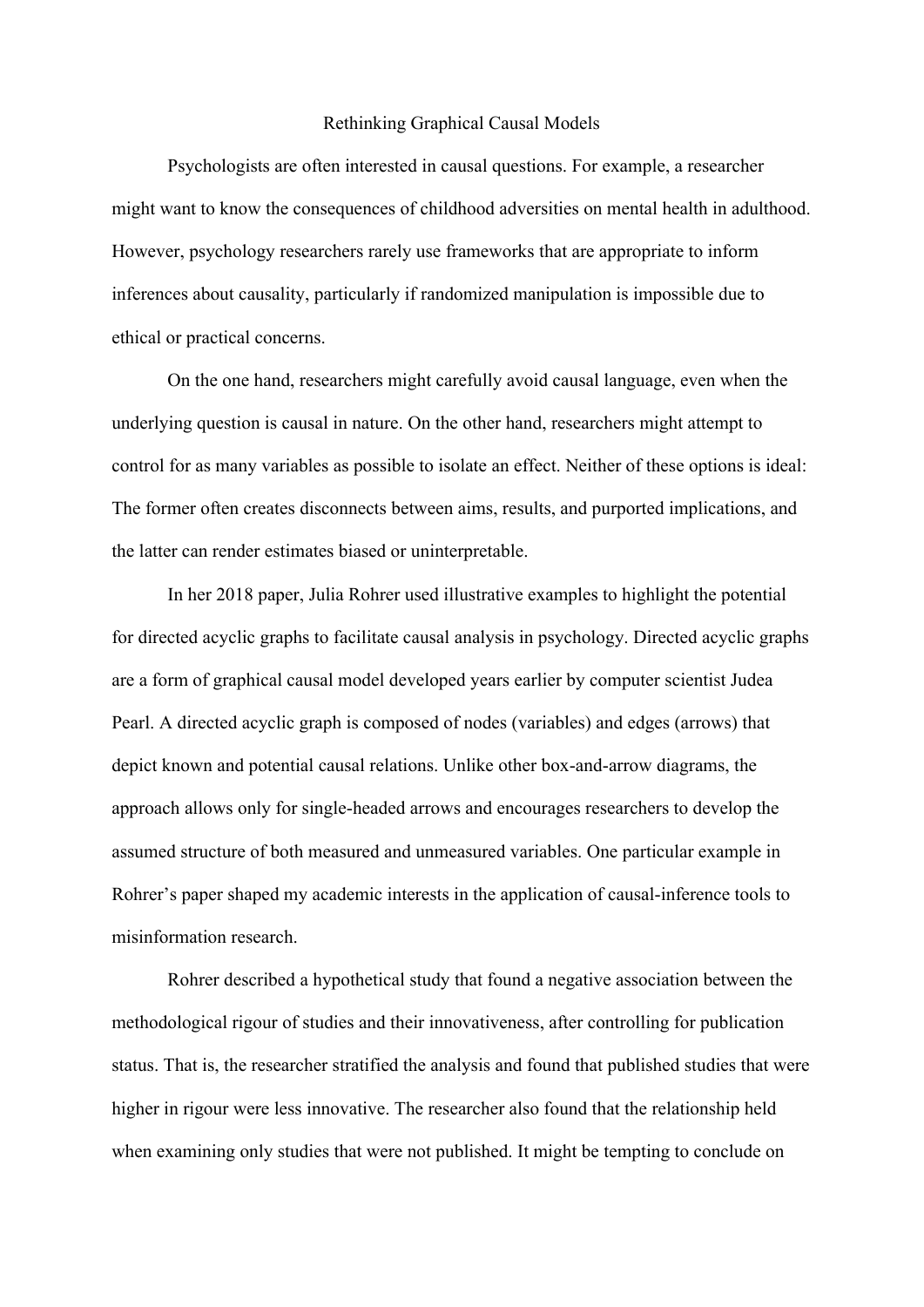the basis of this finding that rigour limits innovativeness. However, this conclusion is not warranted, not due to any confound, but because of collider bias. To illustrate, consider two variables *X* and *Y.* Whereas confounds are variables that impact both *X* and *Y* (common causes), colliders are variables that both *X* and *Y* impact (common outcomes).

Controlling for colliders, such as via regression models or stratification, can induce spurious associations between *X* and *Y*. For instance, within the published research literature, the probability that a study is innovative increases if the study is not rigorous because a study can reach the publication threshold through either rigour or innovativeness. This relationship holds even without a causal link between innovativeness and rigour. In this situation, the collider is publication status and the researcher's use of stratification on this variable undermined any inference of causality between rigour and innovativeness.

In general, the probability of alternative causes for a given outcome changes whenever one potential cause is ruled out or fixed. Although researchers should control for confounds to rule out alternative explanations, colliders should not be included in the set of control variables. Thus, including more control variables is not always better. Rather, a directed acyclic graph can help researchers determine the appropriate analysis plan.

The greater the complexity of a causal network, the more the benefits to researchers to adopt a graphical, transparent approach to causal analysis. Directed acyclic graphs help researchers better plan and communicate their analyses and help readers better gauge the credibility of the researchers' claims. Alongside the continued development of empirical strategies (such as synthetic control and instrumental variable analyses), my hope is that the wider adoption of this approach will take psychology a step further in addressing the difficult problem of causal inference with non-experimental data.